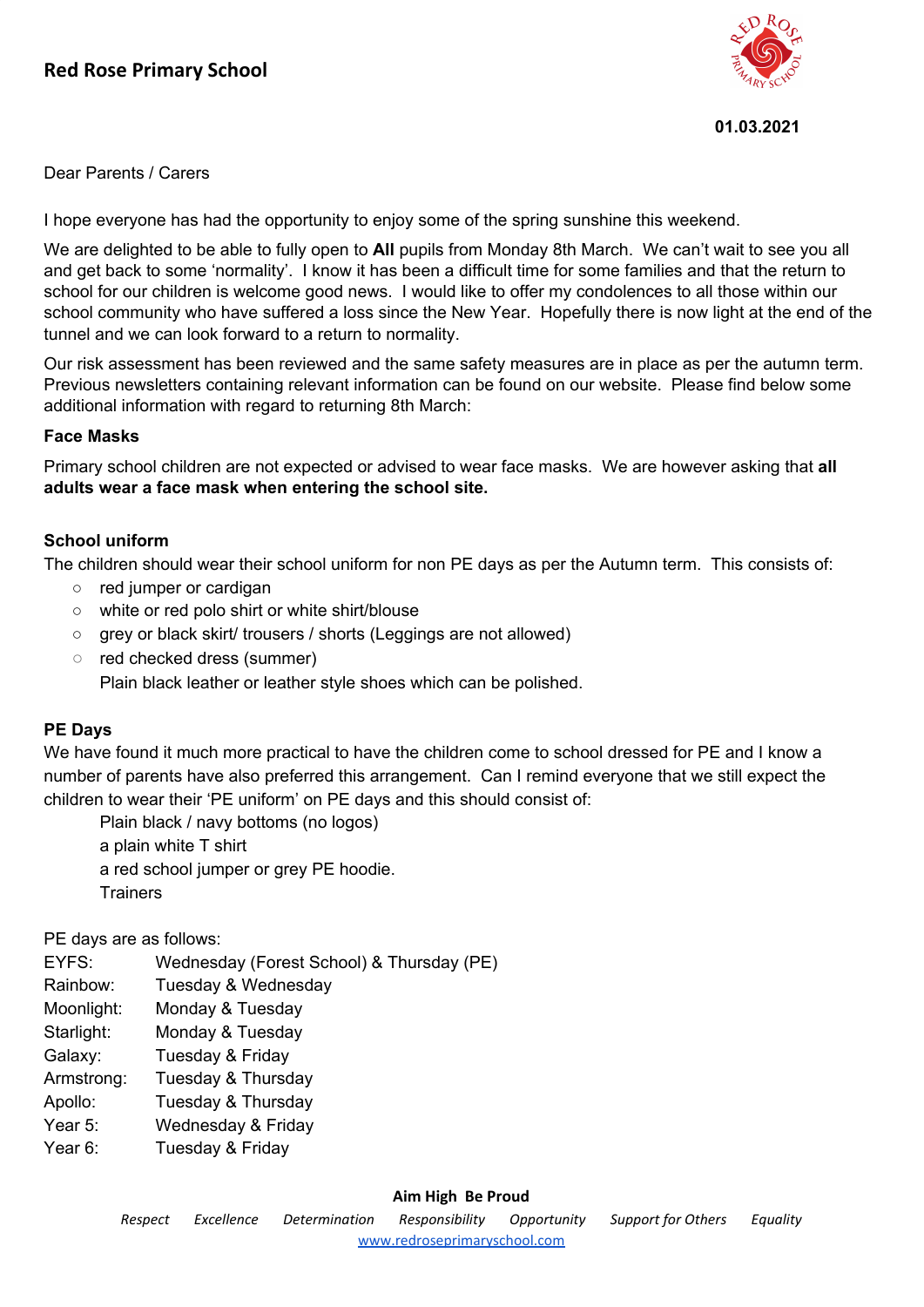

# **School drop off / pick up**

# **Entry to school**

Please try to arrive at your allotted time slot to ensure social distancing. If you arrive slightly earlier please feel free to enter the school site and allow your child to enter the building via their allotted gate should social distancing allow.

# **Staggered start time:**

| Time             | <b>EYFS door</b> | Quad                | <b>Top door near York</b><br><b>Terrace exit</b> | <b>Discovery classroom</b><br>door via yard |
|------------------|------------------|---------------------|--------------------------------------------------|---------------------------------------------|
| $8:40 - 8:50$ am | <b>EYFS</b>      | Starlight           | Galaxy                                           |                                             |
| $8:50 - 8:55am$  |                  | Moonlight & Rainbow | Armstrong & Apollo                               |                                             |
| 8:55am - 9am     |                  | NASA / Lunar        | Mission                                          | <b>Discovery</b>                            |

If you have a child starting later than a sibling **please bring both children for the earlier time.**

**Starlight , Galaxy and EYFS all start teaching at 8:50am** so it is important that children are on time.

## **Staggered finish time:**

Can we ask that adults do not wait on the school site. Please only enter for your allocated time and we will do our best to ensure the children leave promptly at the correct time. This will allow for a continual flow of parents and enable social distancing.

| Time               | <b>EYFS door</b>      | Quad              | Top door near<br><b>York Terrace exit</b> | <b>Discovery</b><br>classroom door<br>via yard |
|--------------------|-----------------------|-------------------|-------------------------------------------|------------------------------------------------|
| 3pm                | Sunshine & Sunbeam    |                   |                                           |                                                |
| 3:10 <sub>pm</sub> | Moonlight & Starlight | Rainbow           |                                           |                                                |
| 3:15 <sub>pm</sub> |                       | Galaxy, Armstrong | Apollo                                    |                                                |
| 3:20 <sub>pm</sub> | Lunar                 | <b>NASA</b>       | Mission                                   | Discovery                                      |

## **Equipment**

- Bags can be brought to school but should only contain essential items.
- Children need to bring their **own water bottle.** We are not allowed to provide drinking cups and water at lunchtime as per usual, so it is vital that each child comes with their own water bottle. Staff will be able to refill water bottles using a jug during the day.
- If possible, their own liquid soap to use to wash hands in the classroom.

# **Aim High Be Proud**